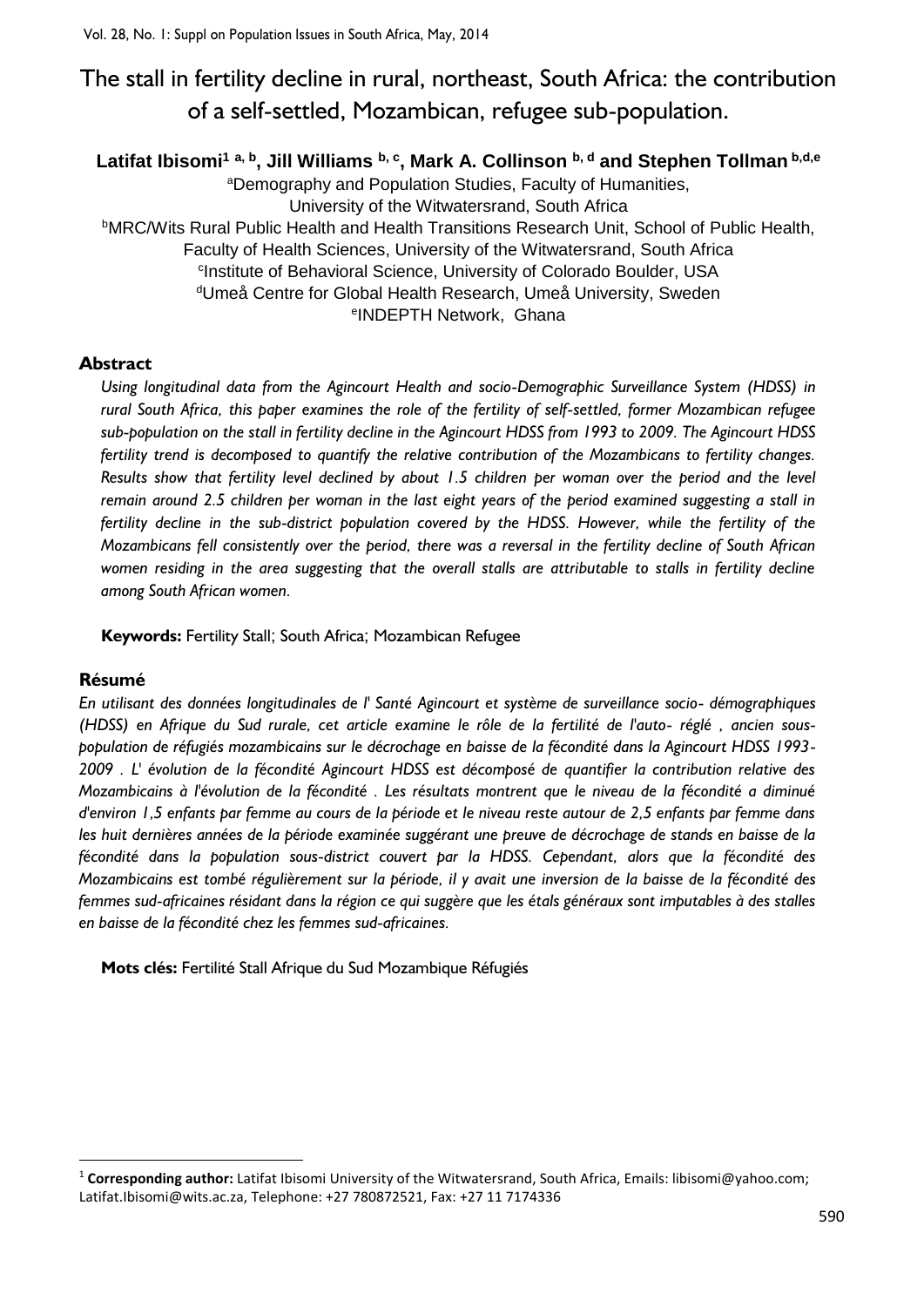#### **Introduction**

Although Africa has experienced considerable decline in fertility for over half of a century now, the region still has the highest regional population growth rate and is expected to maintain a growth rate of 2% through the next half century (Bloom, 2011). The region is also projected to account for 49% of global population growth over the next forty years, increasing its share of the world population from 15% to 24% (Bloom, 2011). The persistent relatively high population growth rate in Africa is in part due to delayed onset of fertility transition in the continent. In addition, there is evidence of a stall $^{\dagger}$  in the fertility transition (at above four children per woman) in some of the countries such as Kenya and Ghana that had been at the forefront of fertility decline in the region (Schoumaker, 2008; Ezeh, Mberu & Emina, 2009; Shapiro & Gebreselassie, 2008; Garenne, 2008; Moultrie et al., 2008; Bongaarts, 2006, 2008; Westoff & Cross, 2006).

Although none of the studies gave explicit explanation on the causes of the stall, some of the reasons proffered for the observed stall in fertility decline include: changes in the proximate determinants of fertility such as a stall in contraceptive use and an increase in desired number of children. These were noted to be as a result of the reduced commitment to family planning programmes in recent times, which has reversed the gains in promoting small family size values and use of contraception. The bias of the available services to married women to the detriment of adolescents may also have contributed to increase in adolescents childbearing. Further, the observed increase in the fertility desires of women has been attributed to the HIV/AIDS pandemic, which caused insurance and replacement effects as women who have experienced the death of a young child are more likely to want another child while others may have more than desired with the hope that some will survive after death has taken its toll<sup>2</sup>. The worsening socio-economic challenges faced by countries in the region have also being fingered as a cause of the stall (Ezeh, Mberu & Emina, 2009; Bongaarts 2008; Westoff & Cross 2006).

591 Further, the levels, patterns and trends in fertility in the region especially, in sub-Saharan Africa have been influenced by other happenings in the subregion including political instability and armed conflict. Between 1987 and 2007, 20 African countries experienced armed conflict (Bastick,

Grimm & Kunz, 2007. p. 27). Most of the armed conflicts in Africa are non-state conflicts, which are fought between militias, rival guerrilla groups, clans, warlords or organised communal groups (Human Security Brief, 2006). In 2007, about 3.5 million people were refugees in Africa (O'Hare & Southall, 2007) and according to the UNHCR (2012), there were 2.7 million refugees in sub-Saharan in 2011, most of whom (75-93%) moved to neighbouring countries. Armed conflicts have implications on refugees' fertility as well as the fertility of the host communities. Refugees travel with their fertility profiles and values, which may be different from those of the host population and may have an impact on the overall fertility of the host community. Armed conflict may lead to an increase in fertility levels of refugees in response to high child mortality. It may also lead to a decline in fertility in response to refugees' economic instability, life disruptions and marital separation (Williams et al., 2013; Schindler & Bruck, 2011; Verwimp & Van Bavel, 2005).

However, the possible contribution of the fertility of refugee or displaced populations on the fertility transition trajectory of host countries is unclear. The Agincourt health and demographic surveillance system (Agincourt HDSS) site in rural northeast South Africa offers a good prospect to study the relative contribution of the fertility of former refugees to the fertility level and trend of the host community. The Agincourt HDSS is to the west of southern Mozambique border and one-third of its population is made up of people of Mozambican origin, the majority of who entered the neighbouring South African area around the mid-eighties at the height of the Mozambican civil war (Kahn et al. 2007, 2012).

## **Literature review: Fertility decline and stall in South Africa**

Historically, South Africa was at the forefront of fertility decline in Africa (Shapiro & Tambashe, 2002; Caldwell & Caldwell, 2002). Several studies have documented fertility decline in South Africa (Palamuleni, Sabiti & Makiwane, 2007; Camlin, Garenne & Moultrie, 2004; Udjo, 2003; Moultrie & Timaeus, 2002; Caldwell & Caldwell, 2002; Swartz, 2002; Sibanda & Zuberi, 1999). These studies estimated that the total fertility rate in South Africa declined from a high rate of 6.7 in the 1960's, to an average of five children per woman in the 1980's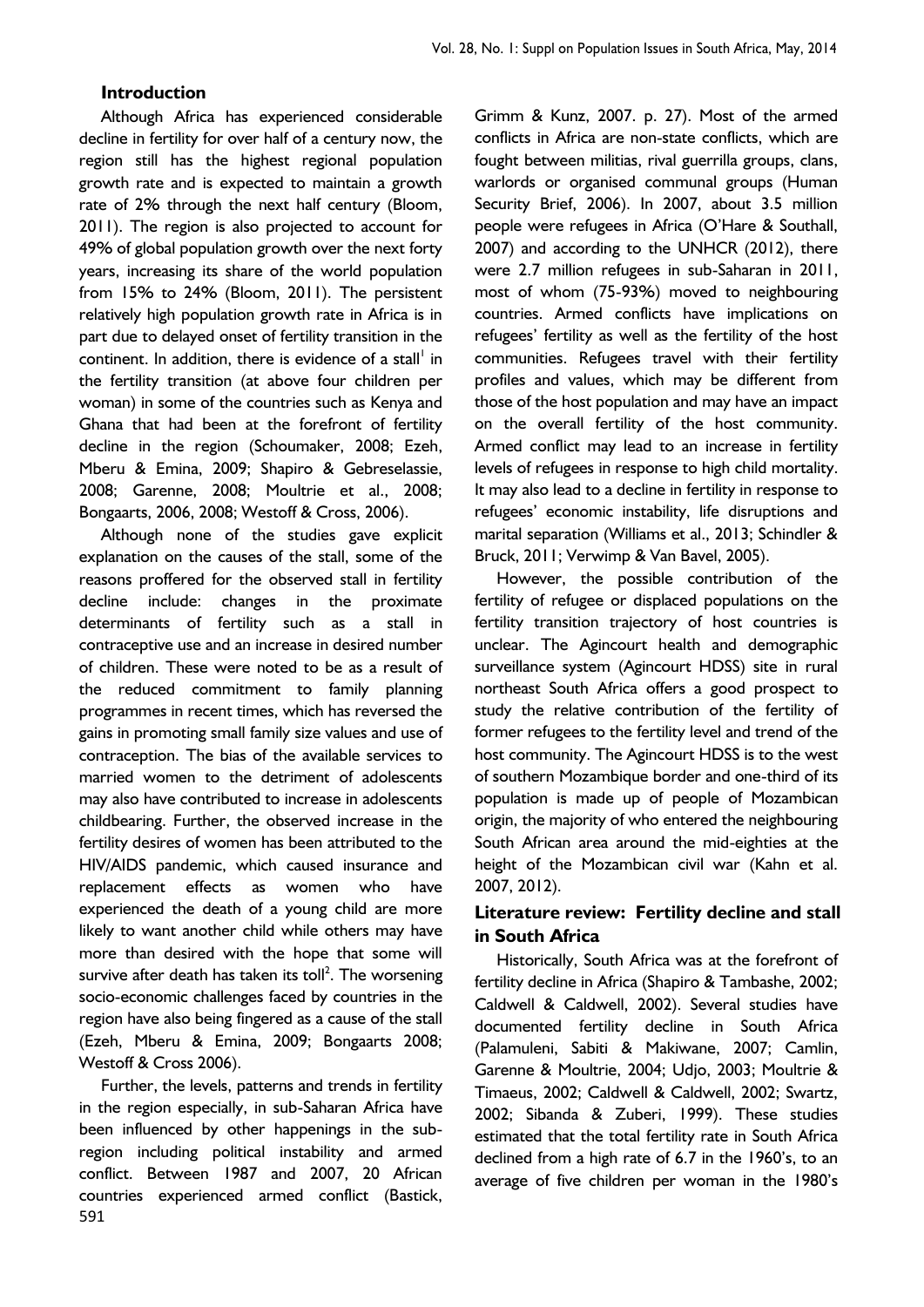and to around 2.9 in 1998. The National Statistics Office in South Africa (StatsSA) gave a TFR estimate of 2.86 in 2001, 2.73 in 2006 and 2.38 in 2010 (StatsSA midyear estimates, 2011). This means that between 1960 and 2010, South Africa experienced a

substantial decline of about 4.3 children per woman. The fertility decline in South Africa has been mainly attributed to the vigorous large scale national family planning programme that was launched by the



**Figure 1: Trend in Total Fertility Rate in the Agincourt sub-district, 1993-2009**

Apartheid government in 1974, which was primarily aimed at reducing the population of the African population group (Camlin, Garenne & Moultrie, 2004). While the fertility transition in South Africa as a country has not stalled during the transition from 6.7 in the 1960's to 2.38 in 2010, fertility research in rural South Africa indicated stall in fertility decline (Garenne, 2008; Moultrie et al., 2008) suggesting that the national level estimates obscure the variations that exist at sub-group levels in the country. In the specific case of South Africa, high non-marital and adolescent fertility; the rollout of treatment for HIV (which may have allowed HIVpositive women to consider the possibility of childbearing) and use of condoms for dual protection against pregnancy and HIV (which could lead to greater level of contraceptive failure and unintended pregnancy) may have contributed significantly to the fertility stall (Moultrie et al. 2008; Gustafsson & Worku, 2007; Kaufman, de Wet & Stadler, 2001; Garenne, Tollman & Kahn, 2000).

One rural area in South Africa where stalls in fertility decline have been noted is in the north-east sub-district of Agincourt, covered by the Agincourt health and demographic surveillance system (Agincourt HDSS) since 1992. Using retrospective birth histories, Garenne & colleagues (2007) estimated that fertility level in the area was about 6.0 children per woman in 1970, and this began to decline around 1980, only to be halted by the influx of Mozambican refugees, who had higher fertility level despite being of *shangaan* ethnic origin as the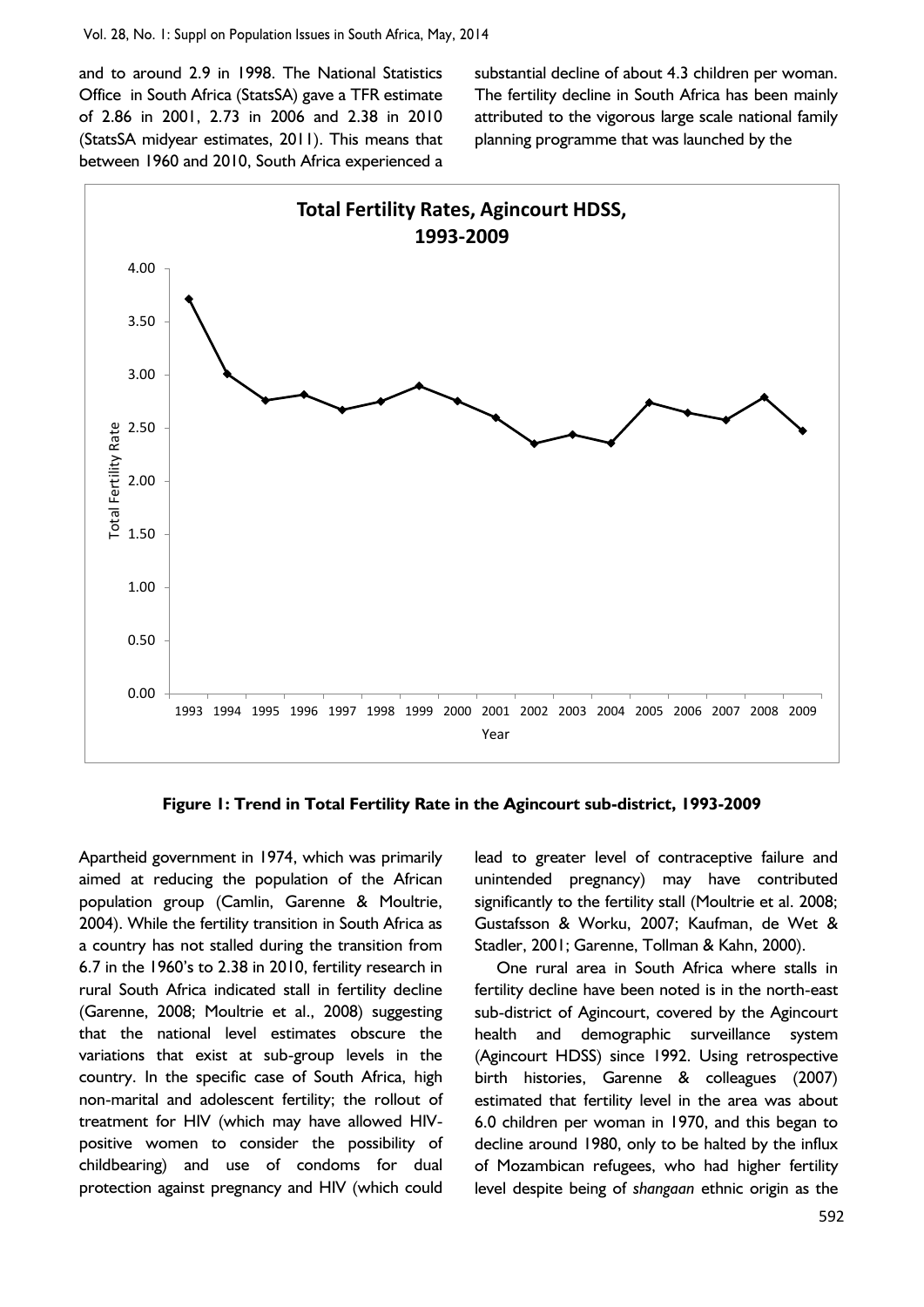native South Africans living in the area. Fertility decline resumed for both groups around 1990 and the total fertility rate at the beginning of data collection at the Agincourt HDSS was about 4.0 children per woman.

Using prospective data from 1992 on, Garenne and colleagues (2007) noted a brief stagnation in fertility from 1996-1999. This brief stall in fertility decline can be seen in Figure 1 where TFR slightly increased from about 2.8 in 1995 to 2.9 in 1999. Figure 1 also shows a more recent and more protracted stall in the fertility decline that happened after 2002. While the total fertility rate reached close to replacement level in 2002 (2.35 children per women), subsequent fertility shows an upward trend, going as high as 2.79 children per woman in 2008. Overall, the lack of fertility decline in seven years after 2002, meets the general definition of a stall in fertility decline at the Agincourt sub-district.

Williams and colleagues (2013) found that the fertility of self-settled refugees from Mozambique declined significantly from 1993 to 2002. The Total Fertility Rate for self-settled former Mozambican refugees fell from 4.99 in 1993 to a low of 2.79 in 2002. They concluded that over time, former Mozambican refugees were adopting the fertility patterns of South African women and these patterns were driving their overall fertility down. Overall fertility of self-settled former Mozambican refugees, however, remained higher than overall fertility of native South Africans over the period observed (1993-2009). The fertility decline of former Mozambican refugees also stalled, from 2002 to 2008. Although Williams et al (2013) described the *decline* in fertility of former Mozambican refugees over time, there has been no systematic examination to date of the *stall* in fertility decline from 1995- 1999 and the more recent protracted stall from 2002-2009 in the Agincourt HDSS. The relative contribution of the former Mozambican refugees' higher fertility vis-à-vis South African women's fertility during this time is also unclear. Therefore, in this paper, we examine the contribution of the fertility of former refugees of Mozambican origin in fertility decline and stall in the former homeland area in South Africa from 1993-2009. In analysis, we decompose the Agincourt fertility trend to quantify the relative contribution of the two resident subpopulations (the South African natives and the Mozambican self-settled former refugees) to fertility changes in the area over segmented periods. We

hypothesize that as fertility declined in the area, the relative contribution of former Mozambican refugees' higher fertility increased and has been driving the stall in fertility decline in the area.

#### **Data and methods**

Since the baseline census in 1992, a regular vital events update has been conducted at the Agincourt Health and socio-Demographic Surveillance System (HDSS), with an almost annual cycle of data collection from 1992 to 1998 and strictly annual cycle from 1999 to date. Routine data collection includes information on births, deaths, migration and other vital events. The data for this study comes from the prospective information collected on births to women resident in the Agincourt sub-district from 1993 to 2009. As part of the routine data collected on fertility and related issues, detailed information on pregnancies of women within the borders of the surveillance site and the outcome of the pregnancies are collected. The completeness and accuracy of the Agincourt HDSS data on infants have been noted to be comparable to available national data sources (Kahn et al, 2008). Further details on the study area and the method of data collection are described elsewhere (see for example, Kahn et al. 2012).

Although the HDSS coverage was expanded to 26 villages in 2007, this analysis is based on the 21 villages initially covered by the HDSS to ensure that estimates for the same population are being compared over the analysis period. South African women are all women of South African origin and Mozambicans are women of Mozambique origin. The majority of the Mozambican women comprises of former refugees and to a lesser extent, voluntary Mozambican immigrants who have been entering the area since 1994. According to Williams et al. (2013), the percentage of in-migrants from Mozambique was minimal for the time period analysed. Until 2007, less than 4% of the Mozambican population in the HDSS were inmigrants. By 2009, 17.6% of the Mozambican population in the HDSS were in-migrants.

The sub-district has high levels of temporary labour migration with more than half of households containing at least one adult labour migrant, defined as a household member spending the more than six months a year residing at the place of employment, but remaining connected to the rural household (Collinson, 2010). Adult women are increasingly part of this labour migration stream, which can also affect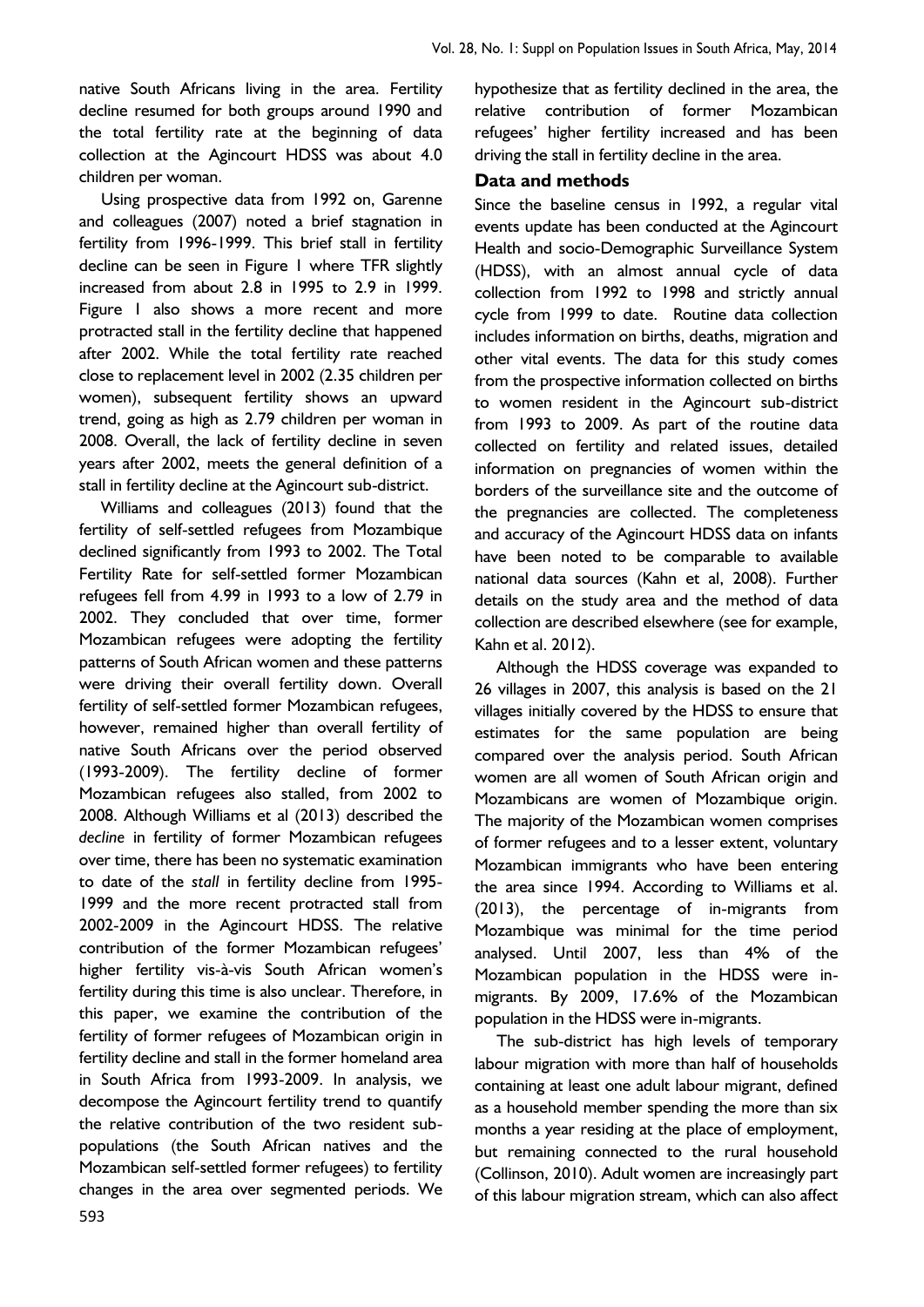fertility patterns. In the appendix, trends of adult labour migration are given, from 1994 to 2011, by sex and age group.

To quantify the contribution of the fertility of Mozambican residents to fertility change in the HDSS population, we decomposed the change in fertility from period  $t_1$  to  $t_2$  into three components: (1) change in the proportion of South African women, (2) change in total fertility rates of South African women, and (3) change in total fertility rates of Mozambican women as follows:

$$
\Delta \text{TFR} = 5 \sum_{x} \frac{1}{2} \left( F_{xsa}^{(t2)} + F_{xsa}^{(t1)} \right) * \left( k_{xsa}^{(t2)} - k_{xsa}^{(t1)} \right)
$$

$$
+ 5 \sum_{x} \frac{1}{2} \left( F_{x m z}^{(t2)} + F_{x m z}^{(t1)} \right)^* (k_{x m z}^{(t2)} - k_{x m z}^{(t1)}) \qquad (1)
$$

$$
+ 5 \sum_{x} \frac{1}{2}(k_{xsa}^{(t2)} + k_{xsa}^{(t1)})^*(F_{xsa}^{(t2)} - F_{xsa}^{(t1)}) \tag{2}
$$

$$
+ 5 \sum_{x} \frac{1}{2} (k_{xmx}^{(t2)} + k_{xmx}^{(t1)})^* (F_{xmx}^{(t2)} - F_{xmx}^{(t1)}) \tag{3}
$$

Adapted from Lindstrom and Woubalem (2003).

where  $F_{xsa}$  and  $F_{xms}$  are age-specific fertility rates of South African and Mozambican women, respectively;  $k_{xsa}$  and  $k_{xmx}$  are age-specific proportion of South African and Mozambican women, respectively. This formulation was introduced by Kitagawa (1955) for decomposing Crude Birth Rates (CBR) and later extended to TFR by Retherford and Ogawa (1978). The formulation has metamorphosed over time and has been used to estimate relative contribution of changes in group-specific fertility rates to fertility decline. Most of the application of the decomposition method has been to decompose fertility into marital and non-marital births. In this study we apply it to decompose changes in fertility between two resident populations – South Africans and Mozambicans residing in the sub-district. We chose to conduct the decomposition by periods of spikes and troughs in the overall fertility rate of the area. Further, the age pattern of fertility over the stall periods and the proportion of women with third births are examined. We use standard formula to compute total fertility rate (TFR) and age specific fertility rate (ASFR).

## **Results**

## **Total Fertility rates (TFR) for South Africans and Mozambicans**

Figure 2 shows the fertility levels in the two subpopulations. Fertility levels were quite different in the two sub-populations during the 1990s, but became increasingly similar in pattern since 2000. Fertility levels since then have been fluctuating and converging in the two populations at around a TFR of about 2.5 (2.62 for Mozambicans and 2.42 for South Africans in 2009).



**Figure 2: Trends in Total Fertility Rate in the Agincourt sub-district population by South** 

**African and Mozambican sub-population**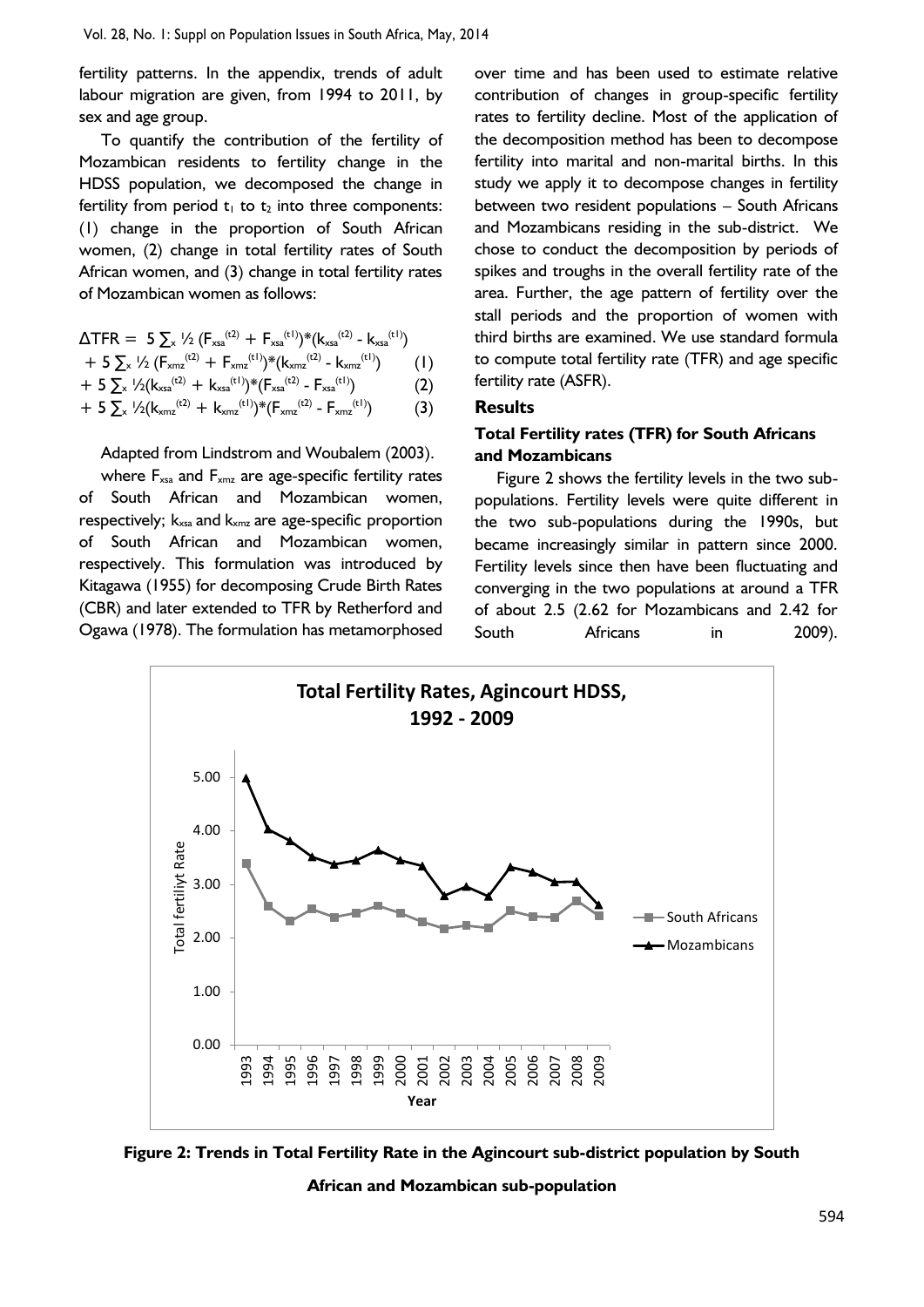#### **Decomposition of fertility trends**

Table 1 shows that overall, fertility declined by about 1.4 children per woman (last row of Column 2) between 1993 and 2009. A breakdown of total fertility rates over the period by observed peaks and troughs shows that fertility declined by about 1.1 children per woman between 1993 and 1995. Thereafter, it rose slightly, by about 0.1, between

1999 and 2002 where a reduction of about 0.5 children per woman was observed, and rose slightly again between 2002 and 2009. The observed slight increase from 1995 to 1999 and 2002 to 2009 suggest stall in fertility in these periods.

1995 and 1999, resumed the declining trend between

#### **Table 1: Decomposition of change in TFR at the Agincourt HDSS from 1993 to 2009**

| Period    | Total $\triangle TFR$ |     | <b>Change in TFR due to</b> |        |               |          |                          |          |
|-----------|-----------------------|-----|-----------------------------|--------|---------------|----------|--------------------------|----------|
|           |                       |     | $\triangle$ TFRsa           |        | <b>ATFRmz</b> |          | $\Delta$ Proportion (SA) |          |
|           | Actual                | %   | Actual                      | %      | Actual        | %        | Actual                   | %        |
|           | $\overline{2}$        | 3   | $\overline{\mathbf{4}}$     | 5      | 6             | 7        | 8                        | 9        |
| 993-1995  | $-1.106$              | 100 | $-0.746$                    | 67.51  | $-0.361$      | 32.67    | 0.002                    | $-0.18$  |
| 1995-1999 | 0.131                 | 100 | 0.206                       | 156.62 | $-0.050$      | $-38.26$ | $-0.024$                 | $-18.35$ |
| 1999-2002 | $-0.549$              | 100 | $-0.302$                    | 55.02  | $-0.244$      | 44.44    | $-0.003$                 | 0.54     |
| 2002-2009 | 0.118                 | 100 | 0.169                       | 143.65 | $-0.050$      | $-42.27$ | $-0.002$                 | $-1.38$  |
| 1993-2009 | $-1.405$              | 100 | $-0.680$                    | 48.41  | $-0.690$      | 49.14    | $-0.034$                 | 2.44     |

| %                        | Percent                                     |
|--------------------------|---------------------------------------------|
| Total $\triangle TFR$    | Total change in TFR                         |
| $\triangle TFR$ sa       | Change in fertility of South African women  |
| $\Delta$ TFRmz           | Change in fertility of Mozambican women     |
| $\Delta$ Proportion (SA) | Change in proportion of South African women |

Decomposition results in column 4 show that the fertility of resident South Africans increased in the two periods where stall was observed whereas the Mozambicans fertility declined in all cases (column 6). Further, the decomposition results show that the changes in fertility levels as a result of changes in proportion of South African women were negligible (column 8). Table 1 also shows that the fall in TFR between 1993 and 2009 was contributed to almost equally by the two population groups. The

contribution from the South African population coming from the inter-period increase in fertility levels while the contribution of the Mozambicans seem to come from actual fall in fertility especially around the observed stall periods. In sum, these results link the observed stall in the two periods to the rise in the fertility level of resident South Africans.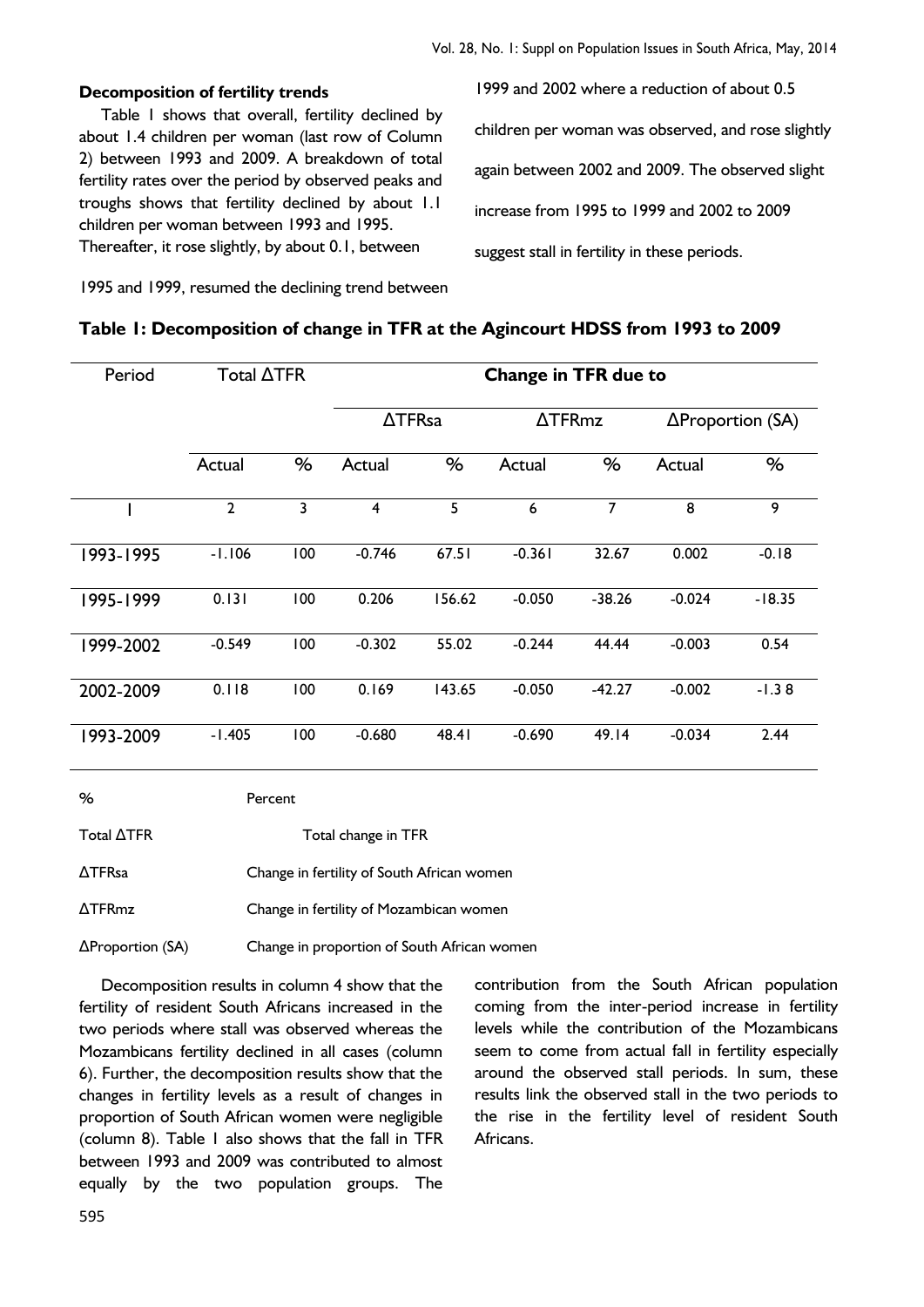#### **Changes in age pattern of fertility at stall periods**

Further analysis presented in Figures 3a and 3b show that the reversal in the downward trend of fertility among South African women between the stall periods are attributable to increase in the agespecific fertility rates (ASFR) of women aged 20-24

and 25-29. For the Mozambican women, the latter years' ASFRs were lower at all ages in the 1995- 1999 period, but were slightly higher for age groups 25-29 and 30-34 years in the 2002-2009 period. This increase was however overshadowed by the decline in the other age groups, in particular, the 20-24 age group.



**Figures 3: Age-specific fertility rates in the observed stall periods, 1995-1999 and 2002- 2009 by Sub-Population**

#### **Proportion of third births**

Williams et al. (2013) examined the timing of first and second births among former Mozambican refugees and South Africans in the Agincourt subdistrict. They found that between 1993 and 2009 former Mozambican refugees had adapted the childbearing patterns typical of South Africans – high percentages of first births to adolescents and then delayed second births. For first births from 1993- 1995, approximately 70% of Mozambican's had a second birth within five years while approximately

40% of South Africans had a second birth within 5 years. However, for first births occurring between 2003 and 2005, only about 40% of both former Mozambican refuges and South Africans had a second birth within five years. This finding partially explained how Mozambican women's fertility fell from 1993-2009. It does not, however, further our understanding of the overall stall in fertility decline or the observed increase in fertility among the South African population in the area.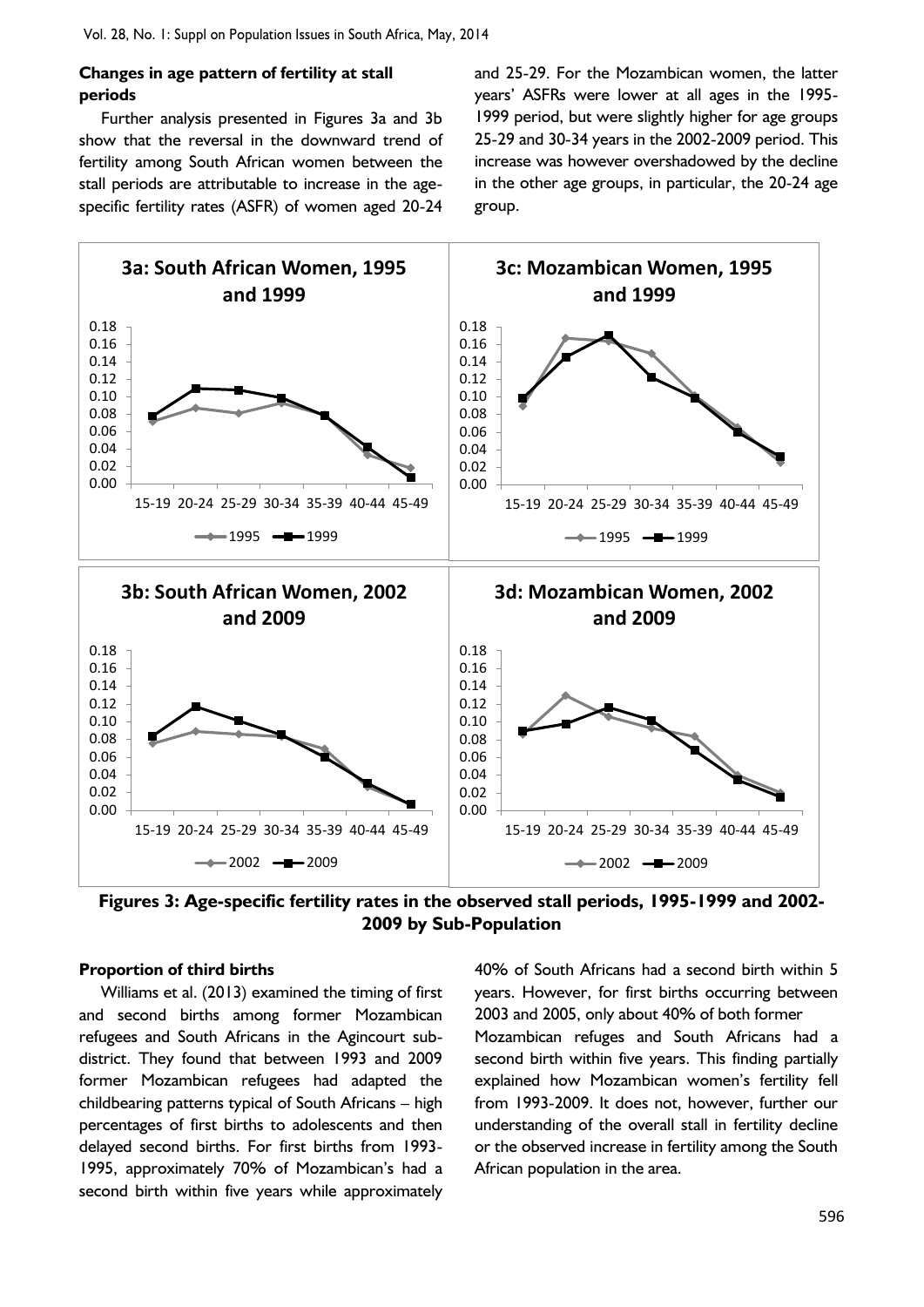Due to the fact that fertility level has stalled at around 2.5 children per woman, we examined the proportion of women having a third birth in the two populations over time. Figure 4 shows that the proportion of women having a third birth has been increasing for South African women and decreasing for Mozambican women since around 2000.



**Figure 4: Proportion of Women Having a third Birth by Sub-population**

#### **Discussion and conclusion**

The study examined the role of the fertility of former refugees of Mozambican origin in fertility decline and stall in northeast rural South Africa from 1993-2009. Fertility declined from around 4 children per woman in 1993 to about 2.5 in 2000 and has been relatively stable at the latter level for the last decade. Two periods of moderate stalls in fertility decline were observed, 1995-1999 and 2002-2009.

Contrary to expectation, the decomposition procedure carried out showed that increases in the fertility of South African women were responsible for the stalls in the fertility decline of the two periods. The age pattern of fertility over the stall periods also indicated increase in fertility level of South African women aged 20-29 years. The observed increase in the proportion of South African women residing at the site having a third birth since

around year 2000 further corroborate the increase in fertility of South African women shown by the decomposition procedure and the age pattern of fertility analysis.

This study shows that the self-settled Mozambican refugees, resident at the Agincourt HDSS did not contribute to the reversal in the fertility decline of the area that hosts them. This suggests that, the influx of people displaced by war does not necessarily lead to (real or perceived) negative effect on the fertility levels and trend of the host community. Although the causes of the stall was not the objective of this paper, the factors that account for the reversal in the fertility trend of the South African women warrants more attention. For instance, the impact of HIV/AIDS and the rollout of treatment on fertility, including on any potential differential impact of HIV/AIDS and treatment on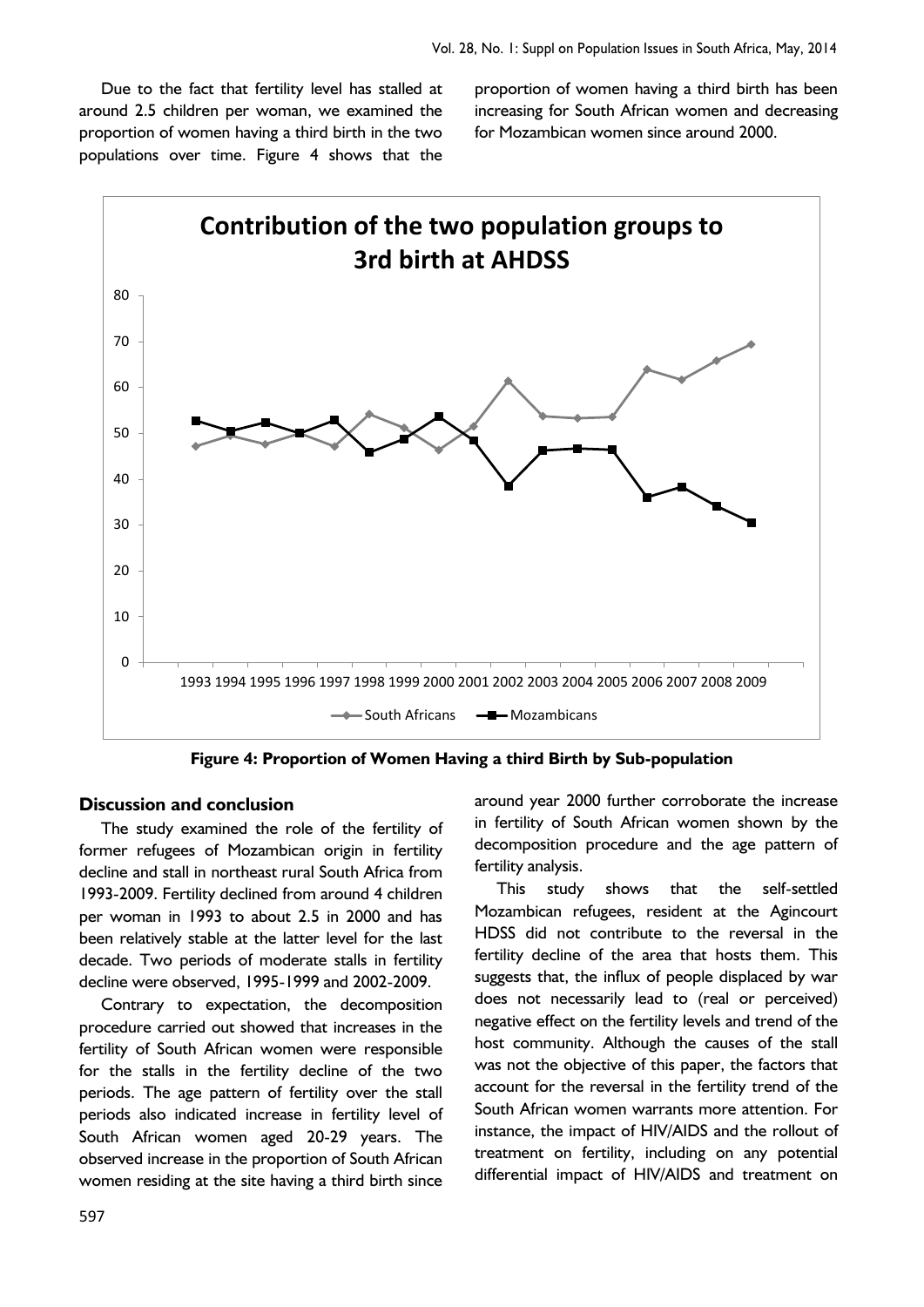South African and Mozambican populations in the Agincourt sub-district is unclear.

Further, given the high levels of temporary labour migration in the area and that adult women are increasingly part of this stream, the potential impact of labour migration on fertility trend in the area needs to be comprehensively explored.

#### **Notes**

This is defined operationally as a failure of the national total fertility rate (TFR) to decline between two most consecutive estimates after an established trend of decline in fertility (Bongaarts, 2006; Shapiro & Gebreselassie, 2008; Garenne, 2008).

 $2$  People have more children than wanted with the hope that even if some die, some will be left while for child replacement, another child is born when one dies.

#### **Acknowledgement**

We thank Christie Sennott and John B. Casterline for comments on earlier drafts. Versions of the study were presented at the 2011 INDEPTH Scientific Conference, Maputo, and at the 2012 Population Association of America Meeting, San Francisco. The AHDSS has been funded by the Wellcome Trust, UK (grants 058893/Z/99/A; 069683/Z/02/Z; 085477/Z/08/Z), with support from the William and Flora Hewlett Foundation, National Institute on Aging (NIA) of the NIH, and the Andrew W. Mellon Foundation, USA. Fogarty International, the School of Public Health and Faculty of Health Sciences, University of the Witwatersrand, and the Medical Research Council, South Africa, have provided valuable support.

#### **References**

Bastick, M., Grimm, K. & Kunz, R. 2007. Sexual violence in armed conflict: global overview and implications for the security sector. Geneva: Geneva Centre for the Democratic Control of Armed Forces.

[http://www.essex.ac.uk/armedcon/story\\_id/sexualvi](http://www.essex.ac.uk/armedcon/story_id/sexualviolence_conflict_full%5B1%5D.pdf) [olence\\_conflict\\_full%5B1%5D.pdf](http://www.essex.ac.uk/armedcon/story_id/sexualviolence_conflict_full%5B1%5D.pdf)

- Bloom, D. E. 2011. 7 Billion and Counting. *Science*, 333 (6042. p. 562-569.
- Bongaarts, J. 2002. The end of the fertility transition in the developing world. *Population and Development Review.* 28. P. 419–443.
- Bongaarts, J. 2006. The causes of stalling fertility transitions. *Studies in Family Planning*. 37. P. 1-16.
- Bongaarts, J. 2008. Fertility transitions in developing countries: progress or stagnation? *Studies in Family Planning.* 39. P. 105–110.
- [Bratti,](http://www.jstor.org/action/doBasicSearch?Query=au%3A%22Massimiliano+Bratti%22&wc=on) M. 2003. Labour Force Participation and Marital Fertility of Italian Women: The Role of Education. *Journal of Population Economics*. 16(3). p. 525-554.
- Caldwell, J. C. & Caldwell, P. 2002. The Fertility Transition in Sub-Saharan Africa. [www.hsrcpress.ac.za](http://www.hsrcpress.ac.za/)
- Camlin, C., Garenne, M. & Moultrie, T. 2004. Fertility trends and patterns in a rural area of South Africa in the context of HIV/AIDS. *African Journal of Reproductive Health.* 8(2). P.38-54.
- Collinson, M. A. 2009. Striving against adversity: The dynamics of migration, health and poverty in rural South Africa. PhD Dissertation. Department of Public Health and Clinical Medicine, Umeå University, Sweden.

#### [http://su.diva-](http://su.diva-portal.org/smash/get/diva2:212616/FULLTEXT01)

[portal.org/smash/get/diva2:212616/FULLTEXT01](http://su.diva-portal.org/smash/get/diva2:212616/FULLTEXT01)

- Collinson, M. A. 2010. Striving against adversity: The dynamics of migration, health and poverty in rural South Africa. *Global Health Action*. 3. doi 10.3402/gha.v3i0.5080.
- Ezeh, A., Mberu, B. & Emina, J. 2009. Stall in fertility decline in Eastern African countries: regional analysis of patterns, determinants and implications. *Philosophical Transactions of the Royal Society B (Biological Sciences).* 364. p. 2991- 3007.
- Garenne, M., Tollman, S., Collinson, M. & Kahn, K. 2007 Fertility trends and net reproduction in Agincourt, rural South Africa, 1992-2004. *Scandinavian Journal of Public Health.* 35. p. 68-76.
- Garenne, M., Tollman, S. & Kahn, K. 2000. Marital and premarital fertility in a rural area of South Africa: A challenge to existing population policy. *Studies in Family Planning*. 31. p. 47–54.
- Garenne, M. 2008. Situations of fertility stall in sub-Saharan Africa. *African Population Studies.* 23(2). p. 173–188.
- Gendell, M. 1989. Stalls in the Fertility Decline in Costa Rica and South Korea. *International Family Planning Perspectives*. 15(1). p. 15-21.
- Gomez-Olive, F. X., Angotti, N., Houle, B., Klipstein-Grobusch, K., Kabudula, C., Menken, J., Williams, J., Tollman, S. & Clark, S. J. 2013. Prevalence of HIV among those 15 and older in rural South Africa. *AIDS Care: Psychological and Socio-medical Aspects of AIDS/HIV.* p. 1-7. [http://dx.doi.org/10.1080/09540121.2012.75071](http://dx.doi.org/10.1080/09540121.2012.750710) [0](http://dx.doi.org/10.1080/09540121.2012.750710)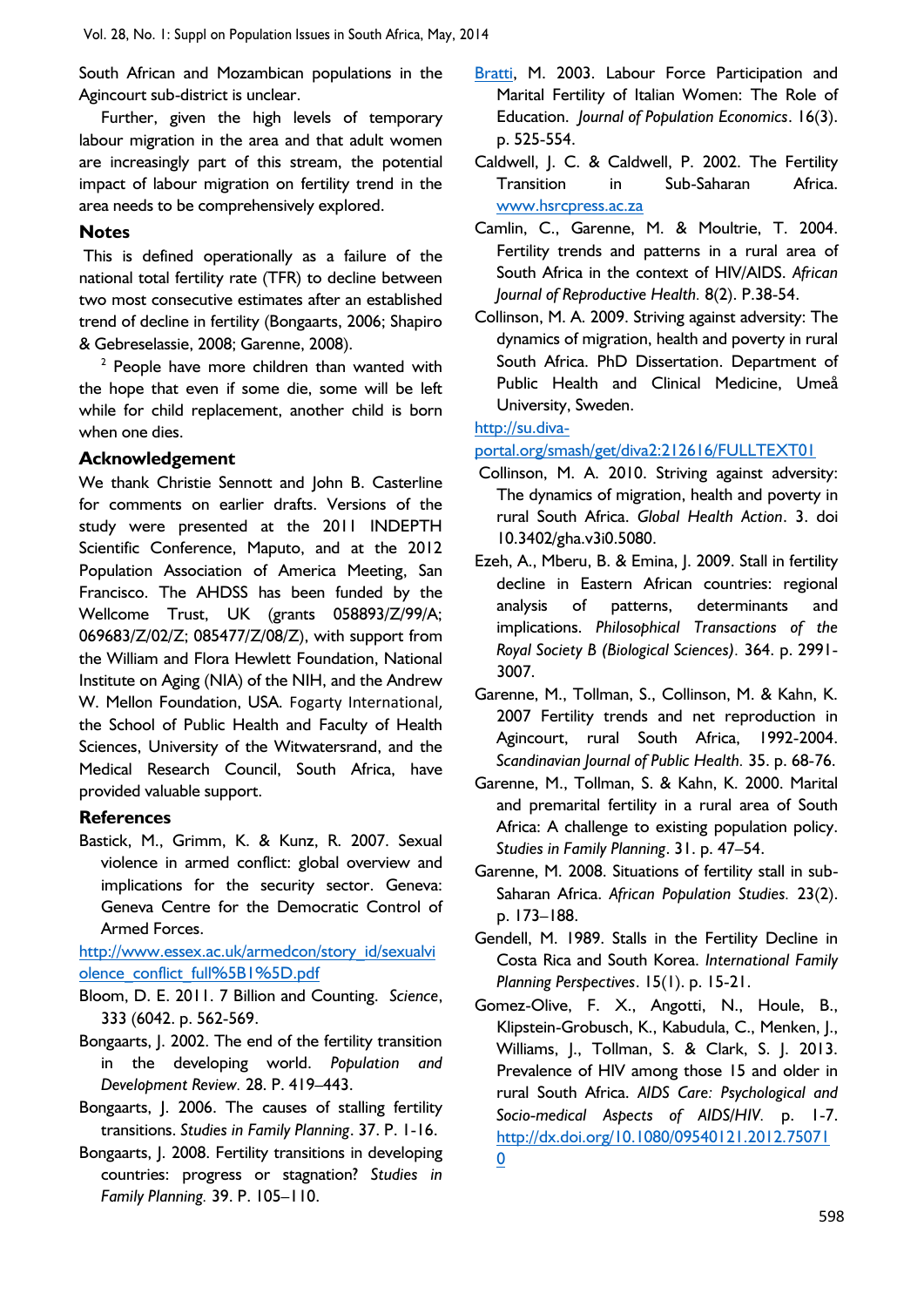Gustafsson, S. & Worku, S. 2007. Teenage Motherhood and long-run outcomes in South Africa. Tinbergen Institute Discussion Paper. TI 2007-024/3.

<http://www.tinbergen.nl/discussionpapers/07024.pdf>

- Human Security Brief. 2006. Overview. Human Security Centre. The University of British Colombia, Canada. p. 2.
- [http://www.hsrgroup.org/docs/Publications/HSB200](http://www.hsrgroup.org/docs/Publications/HSB2006/2006HumanSecurityBrief-FullText.pdf) [6/2006HumanSecurityBrief-FullText.pdf](http://www.hsrgroup.org/docs/Publications/HSB2006/2006HumanSecurityBrief-FullText.pdf)
- Kahn, K., Collinson, M. A., Gomez-Olive, F. X.,´Mokoena, O., Twine, R., Mee, P., Afolabi, S. A., Clark, B. D., Kabudula, C. W., Khosa, A., Khoza, S., Shabangu, M. G., Silaule, B., Tibane, J. B., Wagner, R. G., Garenne, M. L., Clark, S. J. & Tollman, S. M.. 2012. "Profile: Agincourt Health and Socio-demographic Surveillance System." *International Journal of Epidemiology* 41. p. 988- 1001.
- Kahn, K., Tollman, S. M., Collinson, M. A., Clark, S. J., Twine, R., Clark, Benjamin D., Shabangu, M., Gómez-Olivé, F. X., Mokoena, O. and Garenne, M. L. 2007. Research into health, population and social transitions in rural South Africa: Data and methods of the Agincourt Health and Demographic Surveillance System. *Scandinavian Journal of Public Health*, 35(3). p. 8- 20
- Kaufman, C. E., de Wet, T. & Stadler, J. 2001. Adolescent and Parenthood in South Africa. *Studies in Family Planning.* 32(2). p. 147-160.
- Lindstrom, D. P. & Woubalem, Z. 2003. The demographic components of fertility decline in Addis Ababa, Ethiopia: a decomposition analysis. *GENUS*, LIX (No. 3-4), 147-158.
- Moultrie, T. A. & Timæus, I. M. 2002. Trends in South African fertility between 1970 and 1998: An analysis of the 1996 Census and the 1998 Demographic and Health Survey. Cape Town: Medical Research Council. [<http://www.mrc.ac.za/bod/trends.pdf.](http://www.mrc.ac.za/bod/trends.pdf)>
- Moultrie, T. A., Hosegood, V., McGrath, N., Hill, C., Herbst, K., & Newell, M. 2008. Refining the Criteria for Stalled Fertility Declines: An Application to Rural KwaZulu-Natal, South Africa, 1990–2005. *Studies in family planning.* 39(1). p. 39-48.
- O'Hare, B. & Southall, D. 2007. First do no harm: the impact of recent armed conflict on maternal and child health in sub-Saharan Africa. *Journal of the Royal Society of Medicine.* 100. p. 564-570.
- Palamuleni, M., Kalule-Sabiti, I. & Makiwane, M. 2007. Fertility and childbearing in South Africa. In Amoateng, A.Y. & Heaton, T.B. (eds). Families and households in post-apartheid South Africa: socio-demographic perspectives. Cape Town: HSRC Press.
- Retherford, R. D. & Ogawa, N. 1978. Decomposition of the change in the total fertility rate in the Republic of Korea, 1966-1970. *Social Biology*, 25(2). p. 115-127.
- Schindler, K. & Brück, T. 2011. The effects of conflict on fertility in Rwanda, Discussion Paper, German Institute for Economic Research, No. 1143.

[http://www.econstor.eu/bitstream/10419/57256/](http://www.econstor.eu/bitstream/10419/57256/1/68937433X.pdf) [1/68937433X.pdf](http://www.econstor.eu/bitstream/10419/57256/1/68937433X.pdf)

- Schoumaker, B. 2008. Stalls in fertility transitions in sub-Saharan Africa: real or spurious? IUSSP seminar on human fertility in Africa. Trends in the last decade and prospects for change, 16–18 September 2008, Cape Coast, Ghana.
- [www.uclouvain.be/cps/ucl/doc/demo/.../DT\\_SPED\\_](file:///C:/Users/a0017813/AppData/Local/Temp/www.uclouvain.be/cps/ucl/doc/DT_SPED_30_corrige.pdf) [30\\_corrige.pdf](file:///C:/Users/a0017813/AppData/Local/Temp/www.uclouvain.be/cps/ucl/doc/DT_SPED_30_corrige.pdf)
- Shapiro, D. & Tambashe, B. O. 2002. Fertility Transition in Urban and Rural Sub-Saharan Africa: Primary Evidence of a Three-Stage Process. *Journal of African Policy Issues*, 8(2-3). p.103-127.
- Shapiro, D. & Gebreselassie, T. 2008. Fertility transition in sub-Saharan Africa: falling and stalling. *African Population Studies.* 23. p. 3-23.
- Sibanda, A. & Zuberi, T. 1999. Contemporary Fertility Levels and Trends in South Africa: Evidence from Reconstructed Census Birth Histories. ACAP Working Paper No 8. The African Census Analysis. Pennsylvania: University of Pennsylvania.
- Statistics South Africa. 2011. Mid-year Population Estimates.

[http://www.statssa.gov.za/keyindicators/keyindicator](http://www.statssa.gov.za/keyindicators/keyindicators.asp) [s.asp](http://www.statssa.gov.za/keyindicators/keyindicators.asp)

- Swartz, L. 2002. Fertility transition in South Africa and its implications on the four major population groups. UN Population Bulletin; 48-49 (Special Issue on Completing the Fertility Transition). p. 487-500.
- Udjo, E. 2003. A re-examination of levels and differential fertility in SA from recent evidence. *Journal of Biosocial Science.* 35(1). p. 413-431.